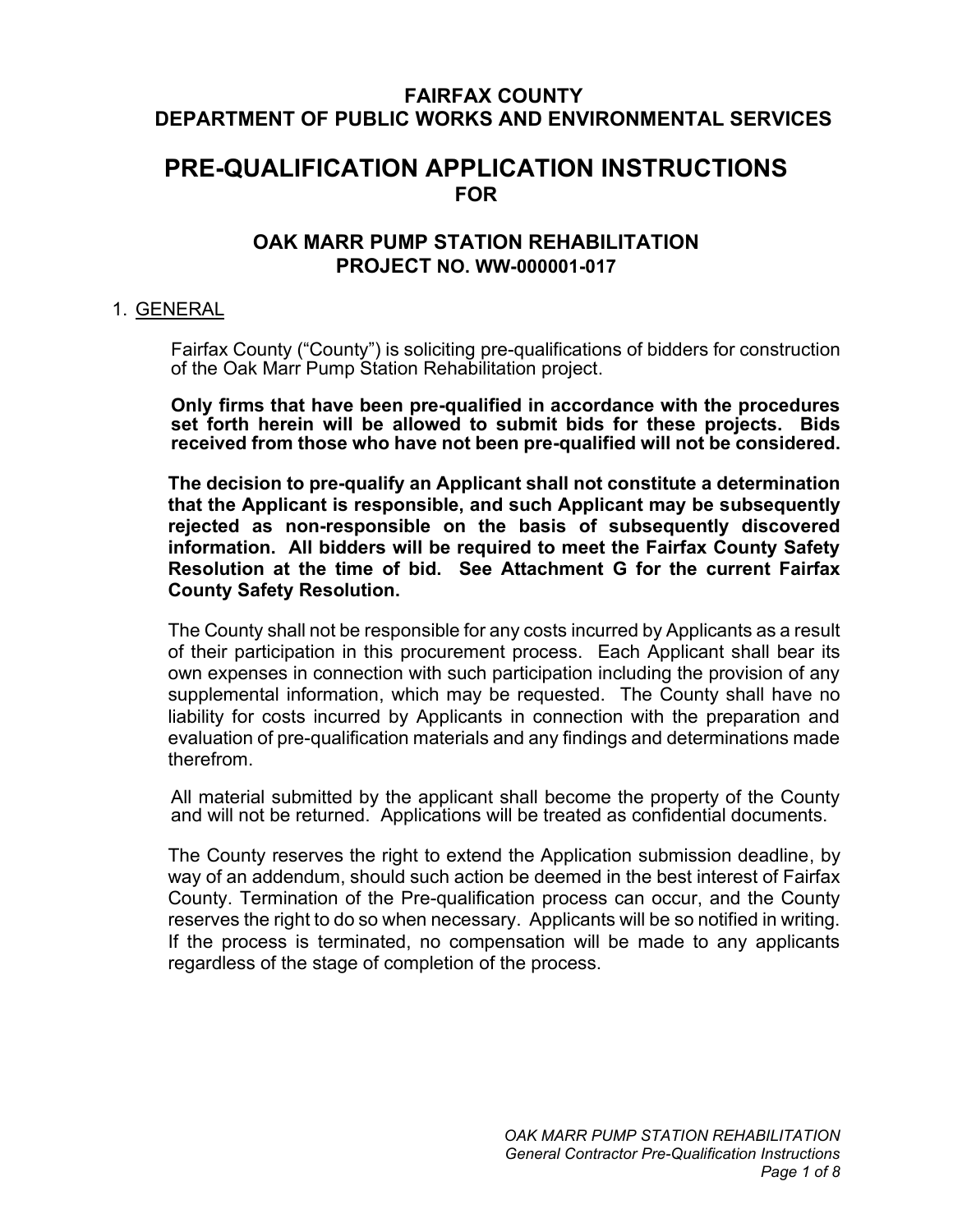## 2. DESCRIPTION OF WORK

Project consist of the installation: of a new wet well with exhaust fan, a grinder, two (2) 11-horsepower submersible non-clog pumps with a variable frequency drive, a new gravity and force main associated connections, a new pre-cast manhole, a new pre-cast valve vault with internal piping and sump pump, a magnetic flow meter, an outdoor generator with enclosure, and a new HVAC unit for the pump station control building. The project also consists of all the associated electrical and instrumentation and controls work, the abandonment of the existing dry well, various site improvements work, and all other work required in accordance with the Contract Documents. All work is to be done while maintaining continuous pumping operations throughout the project duration.

The General Contract for this project is anticipated to be advertised for bid in **July 2022** with bid opening in **August 2022**. The projected Contract Award date is planned for **October 2022**, with an anticipated construction start of **November 2022**. The overall construction duration is planned to be **200 calendar days**. These are estimated dates and durations and are subject to change. The cost for this project is estimated to be \$1.5 to \$2 million. This project will be subject to the requirements set forth in the Fairfax County Prevailing Wage Ordinance included as Attachment J in the Prequalification Application.

#### 3. PREPARATION AND SUBMISSION OF PRE-QUALIFICATION APPLICATION

A. Pre-qualification Applications must be received by the County no later than the date and time indicated in the Invitation to Apply for Pre-qualification. The Applicant shall assume full responsibility for timely delivery of the Application. The sealed Application package must be clearly and legibly marked on the outside lower left corner as follows:

#### **DO NOT OPEN**

## **SEALED PRE-QUALIFICATION APPLICATION WASTEWATER DESIGN AND CONSTRUCTION DIVISION OAK MARR PUMP STATION REHABILITATION PROJECT NO. WW-000001-017**

The sealed Application package must be received at the location and time as stated in the Invitation to Apply for Pre-qualification.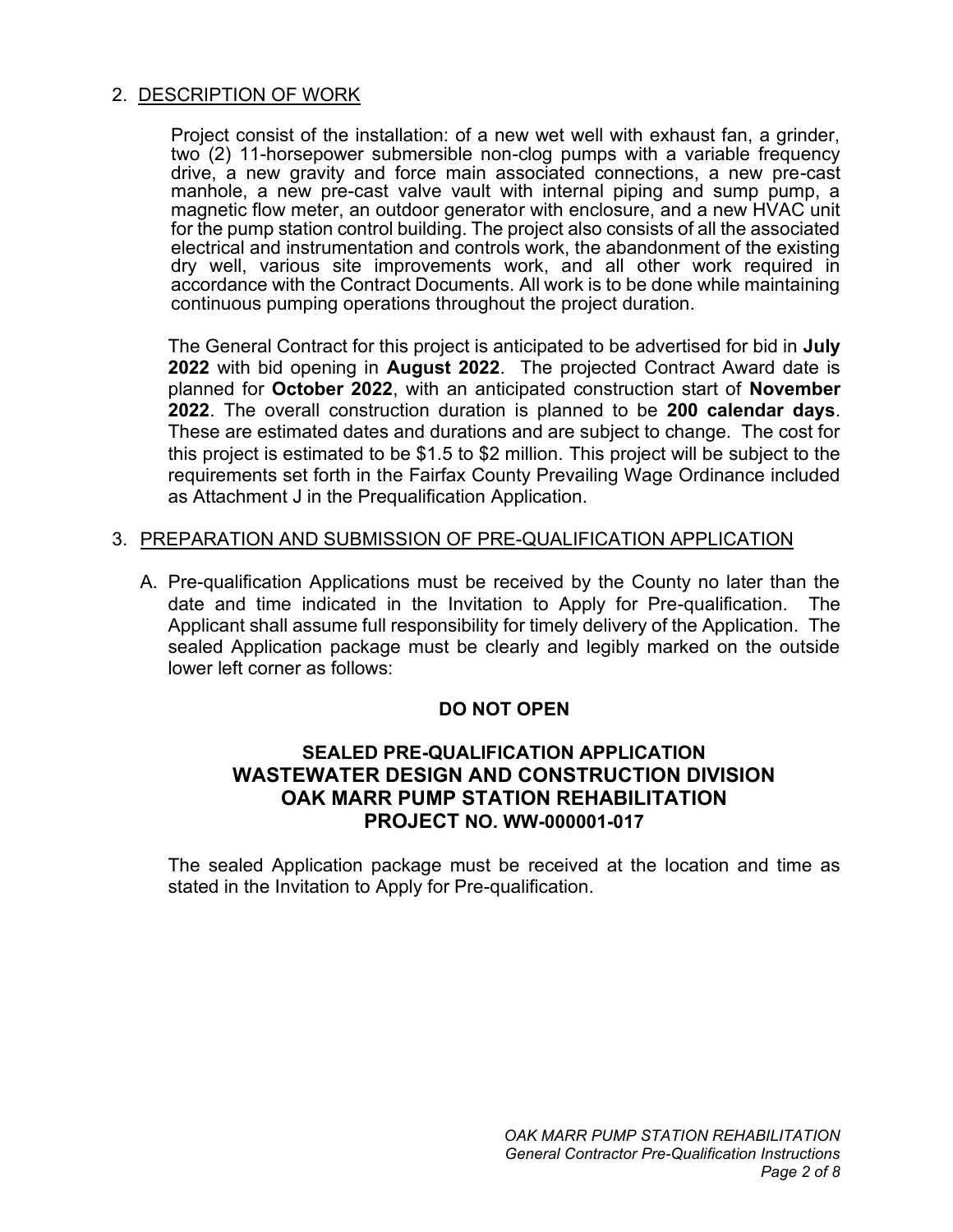- B. The Pre-qualification Application Form must be typed or printed. Submit One (1) original in a suitable binder. All pages should be consecutively numbered.
- C. Applicant shall provide all Supplemental Information including any additional information requested in the Invitation or submitted as part of the Pre-qualification Application Form. This information shall be typed or clearly printed on the Applicant's letterhead in an organized, concise manner and should follow the same sequence as the Pre-qualification Application Form with the item numbers crossreferenced. County or assigned designee may, at their sole discretion, contact one or more Applicants during the evaluation process for clarification of any entries in the Pre-qualification Application and may request additional information. Such additional information must be submitted to the County no later than seven (7) calendar days after the receipt of the request by the Applicant.
- D. The County intends to contact all references listed in the application to establish Applicant's performance in all aspects. The relationship of the reference to the Applicant shall be established and the title of the reference recorded. Applicants must provide functional and *current* **phone numbers** and contact information for every reference.
- E. Applicants must provide prompt notice to the County if the Applicant experiences a substantial change in its financial condition, ownership, corporate structure or personnel after the Pre-qualification Application Form and related information have been submitted and prior to completion of the bidding process.

**Failure to notify the County of any substantial change in financial condition, corporate structure or personnel may constitute grounds for rescinding the Applicant's qualification to bid or for rejection of their bid proposal.**

#### 4. APPLICANT QUESTIONS, ADDENDA, AND INTERPRETATIONS

A. All requests for interpretation of the meaning of the Pre-qualification Instructions and Application Form must be made in writing addressed as indicated in the Invitation to Apply for Pre-Qualification, and to be given consideration, such requests must be received at least seven (7) calendar days prior to the advertised deadline for submittal of the Pre-qualification Application.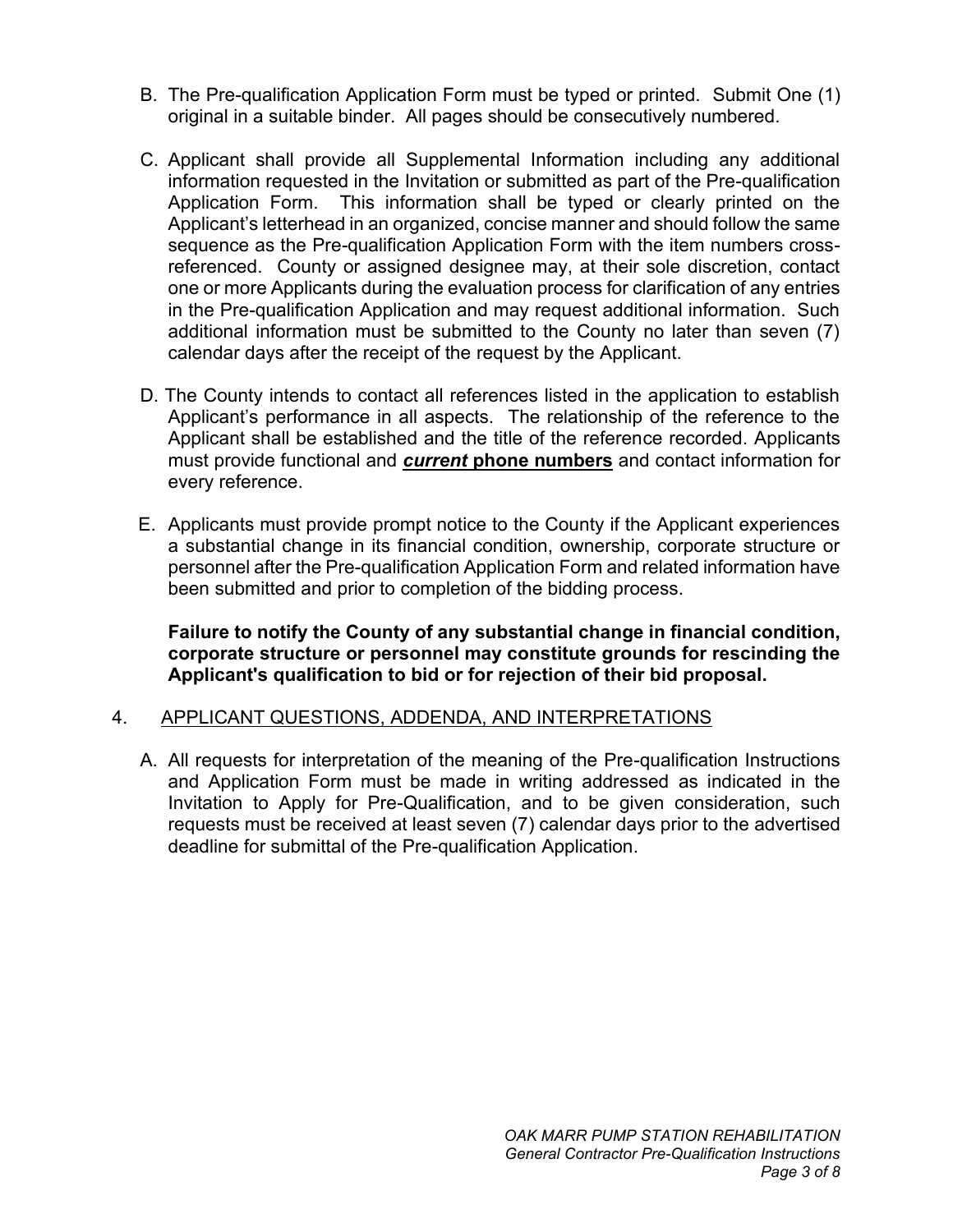B. Any and all such interpretations and any supplemental instructions or changes will be in the form of written addenda which, if issued, will be posted on-line not later than (3) three calendar days prior to the deadline for submittal of the Prequalification Application. Failure of any Applicant to receive any such addenda shall not relieve the Applicant from any obligation under this Pre-qualification Procedure. All addenda so issued shall become part of the Pre-qualification Application and acknowledgment of receipt must be indicated by all Applicants on the Pre-qualification Application Form on page 1.

## 5. EVALUATION OF PRE-QUALIFICATION APPLICATIONS

A. The County will determine whether applicants are either "qualified" or "not qualified" to bid on this Project. The County will notify all Applicants in writing whether or not they have been determined to be a pre-qualified contractor within thirty (30) calendar days after the deadline for receipt of the Pre-qualification Application. This decision shall be final and conclusive unless the Applicant appeals within ten (10) calendar days of receipt of the Notice by instituting legal action as provided in the Code of Virginia.

If, upon appeal, it is determined that the action taken by the County was arbitrary or capricious, or not in accordance with the Constitution of Virginia, statutes or regulations, the sole relief available to the Applicant shall be restoration of eligibility. The Applicant may not institute legal action until all statutory requirements have been met.

In determining whether an Applicant should be pre-qualified, the County, in its sole and absolute discretion, will decide whether the Applicant is capable of fully performing the contractual requirements for the Project, in all respects. The prequalification process is designed to determine the applicant's performance capability as well as its business integrity and reliability.

B. Any unsatisfactory references may serve as a basis for disqualification of the Applicant. Examples of unsatisfactory references include but are not limited to untimely performance, failure to properly schedule the work, failure to complete the work, defective work not corrected, failure to complete punch list work, lack of proper manpower to meet scheduled activities, poor workmanship, submission of unreasonable claims, failure to make prompt payments, inappropriate staffing, *failure to list current phone numbers and contact information for references*, or any other documented evidence of noncompliance with the terms and conditions of prior construction contracts.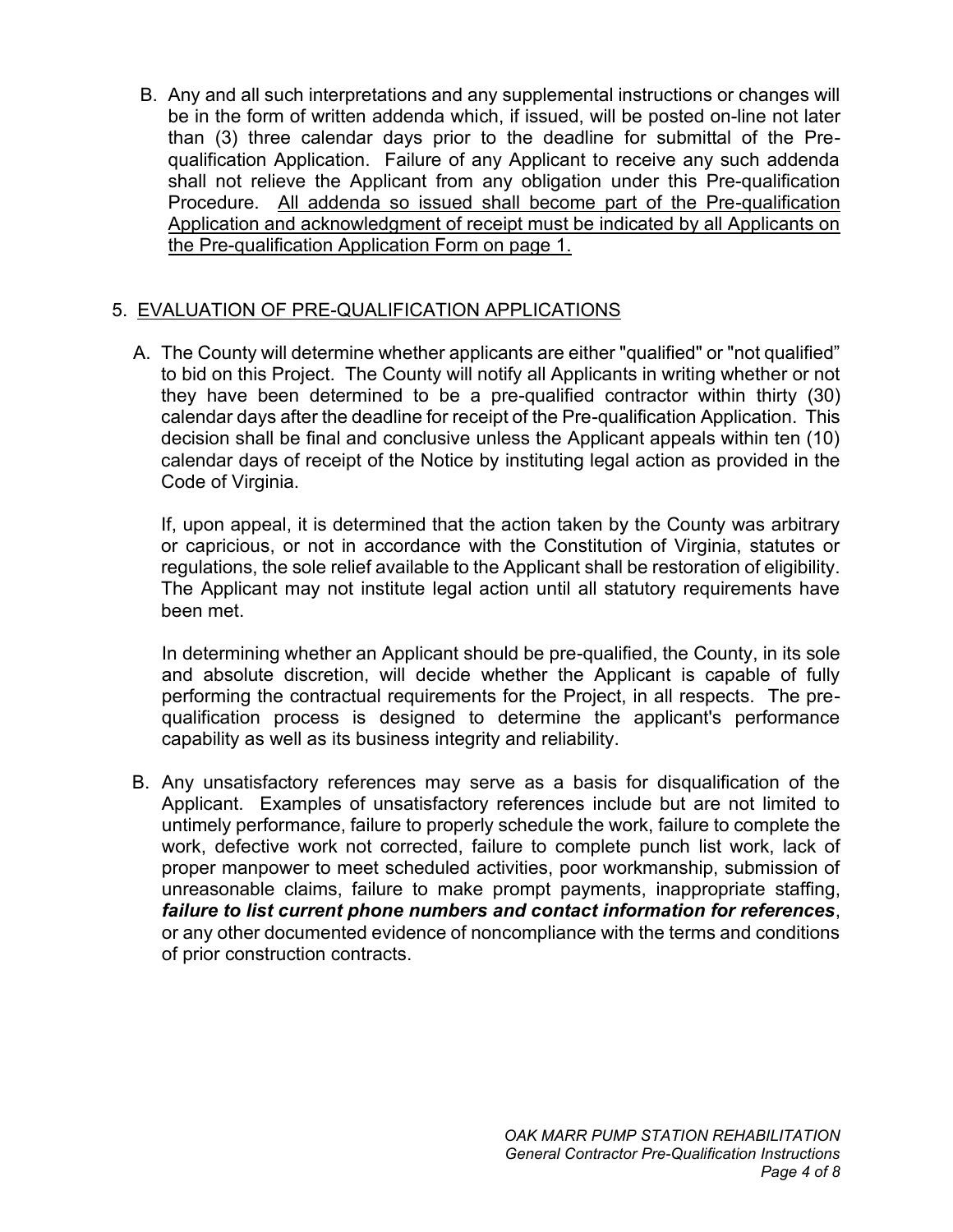- C. In evaluating each Application for Pre-qualification, the County will consider information provided in the Application for Pre-qualification and the following criteria:
	- 1. The Applicant must have been established as a full-time construction contractor for a minimum of ten (10) years holding or eligible to hold a Virginia Class A contracting license.
	- 2. The Applicant shall have acted as a General Contractor and have completed construction of at least three (3) similar wastewater pump station or treatment projects (rehabilitation or new construction) of similar scope, involving 24/7 operational phased construction in the last seven (7) years. Each of these projects shall have had a minimum original contract value of \$2,000,000 or more and have maintained continuous operation of a wastewater by-pass pumping system with flow exceeding 0.2 million gallons per day.
	- 3. Satisfactory performance as a general contractor within the past ten (10) years on projects similar in size, complexity, and scope including the ability to meet scheduled completion dates.
	- 4. Ability to obtain Performance and Payment Bonds in the amounts required for this project.
	- 5. Possession of a valid Class A Virginia Contractor's license prior to bid submission.
- D. Applications will be evaluated in accordance with the criteria listed in these Instructions. An unsatisfactory rating in any one category may be considered sufficient cause to determine that an Applicant is "not qualified to bid".
- E. By submitting an Application, the Applicant agrees that the County and/or its representatives may research the information provided and contact entities associated with such information, at its discretion.
- F. The County or its designee may deny pre-qualification to any Applicant if it finds any of the following (in addition to other criteria outlined in this Application):
	- 1. Pre-qualification submittals that fail to conform to the requirements of the Pre-qualification Application may be considered non-responsive and the Applicant determined to be "not qualified to bid".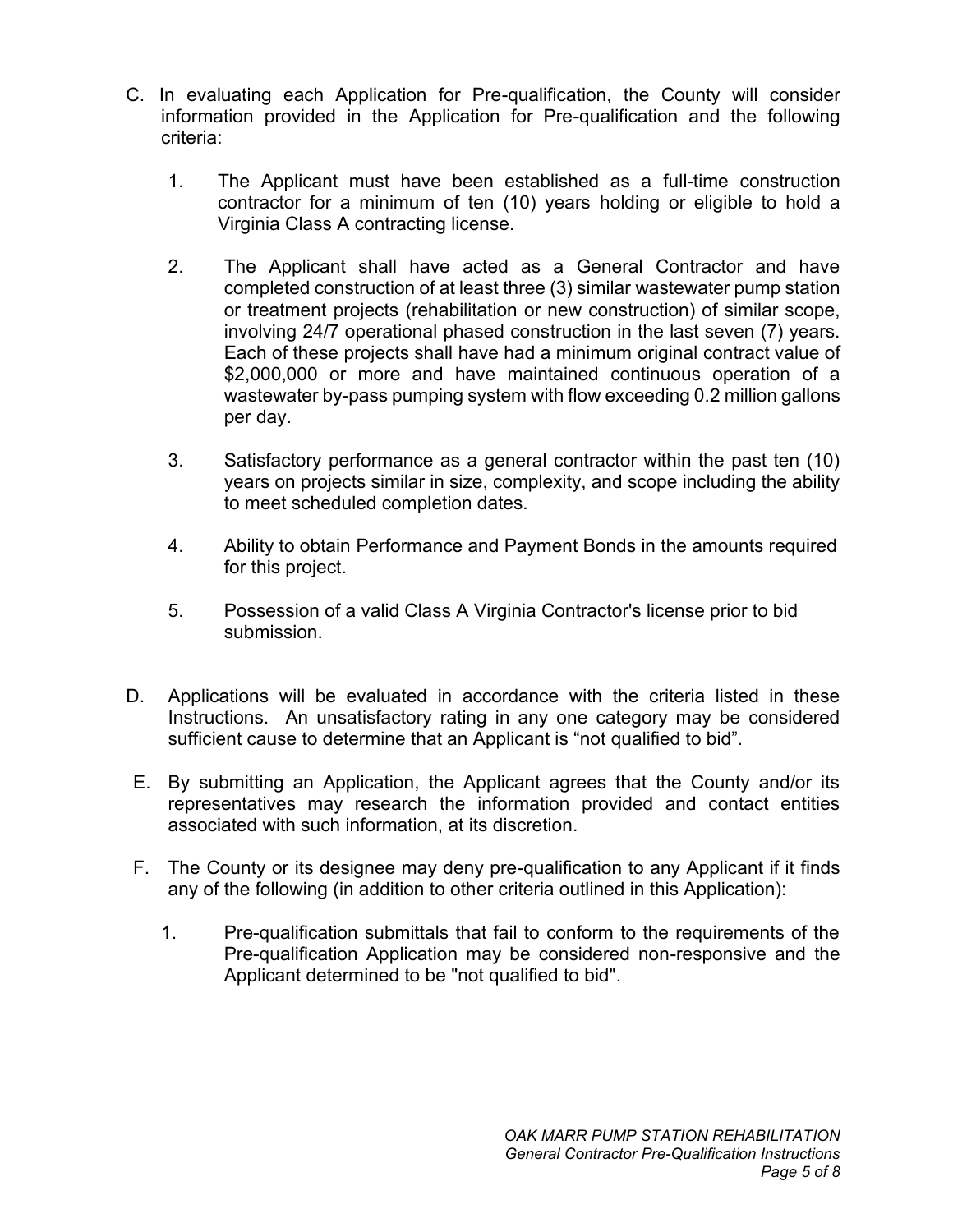- 2. If any Applicant knowingly makes a misrepresentation in submitting information to the County, such misrepresentation may be sufficient grounds for denying pre-qualification to that Applicant or rescinding the Applicant's pre-qualification. Any such misrepresentation may also result in debarment of the Applicant by the County.
- 3. The Applicant does not have sufficient financial ability, including bonding capacity, to perform the contract.
- 4. Applicant does not meet minimum experience requirements.
- 5. The Applicant does not have the appropriate staff or experience to perform the work.
- 6. The Applicant (or any officer, director, or owner thereof) has had judgments entered against him/her within the past ten (10) years for the breach of contract for governmental or non-governmental projects, including but not limited to, construction, design-build or construction management contracts.
- 7. The Applicant has been in substantial non-compliance with the terms and conditions of prior construction contracts without good cause.
- 8. The Applicant (or any officer, director, owner, project manager, procurement manager, or chief financial official thereof) has been convicted within the past ten years of a crime related to construction or contracting.
- 9. The Applicant (or any officer, director, owner thereof) is currently debarred pursuant to an established debarment procedure from bidding or contracting by any public body, agency or another state, or agency of the Federal Government.
- 10. The Applicant fails to provide to the County any additional information requested by the County within time frames established in this solicitation.

# 6. APPLICATION REQUIREMENTS

Application Forms and Supplemental Information must be typed or printed clearly. Information presented therein shall be clear, complete and concise. Page 1 of the Application for Pre-qualification shall be the cover page for each copy of the Application submitted. The following forms and attachments comprise the Application for Pre-qualification:

A. Applicant's Pre-qualification Statement: The Applicant shall provide the information required. The form in Attachment A shall be used.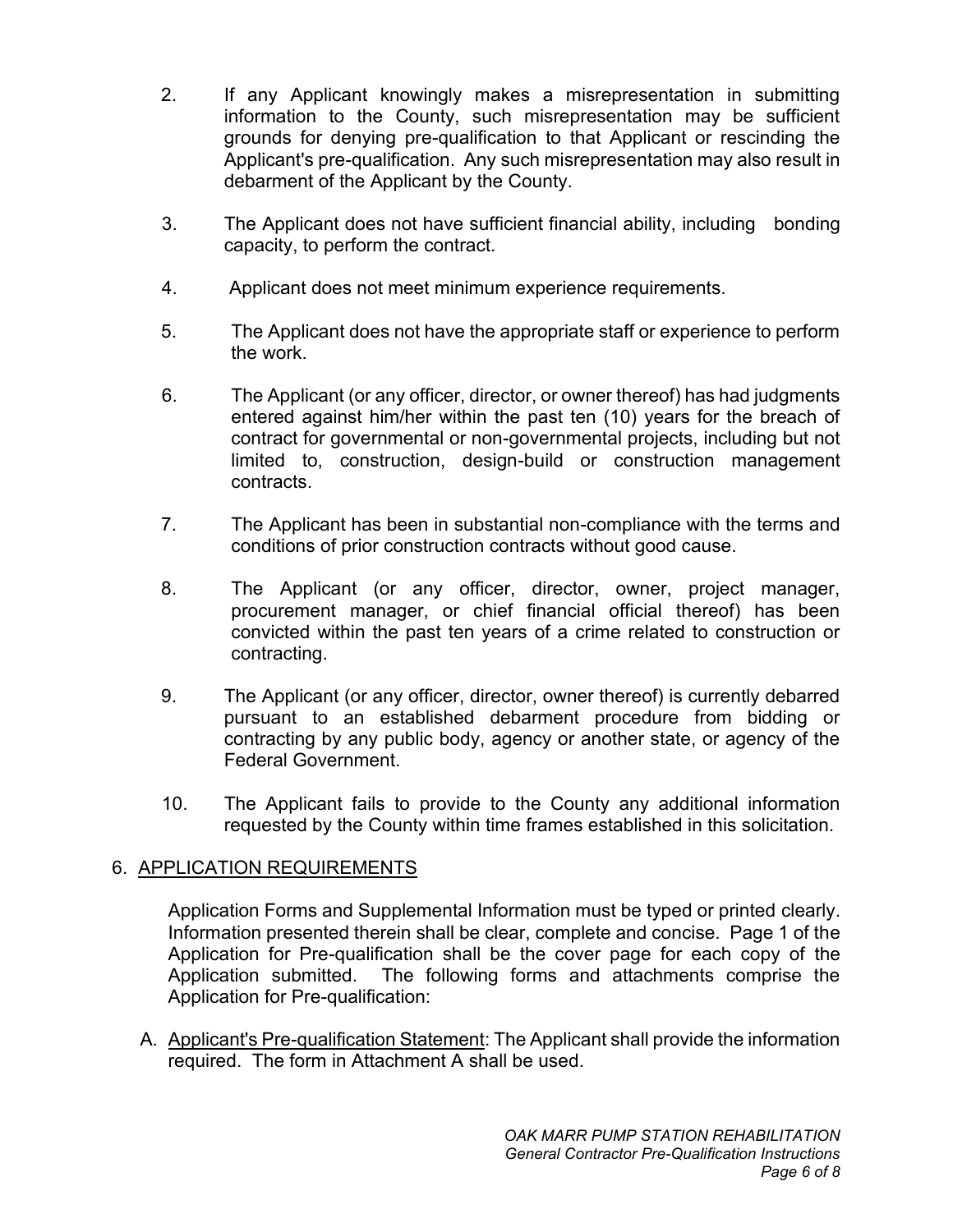- **B.** Project Experience: List construction projects currently being performed or performed during the past ten (10) years as outlined in Attachment B. Provide details on three of those projects which are most similar in size, complexity, and scope to the proposed Project on the enclosed form Attachments B1, B2 and B3 to demonstrate conformance to minimum experience requirements described in Section 5C above.
- C. Key Personnel: Information about the experience of the key personnel that the applicant plans to assign to this project.
- D. Contractor's License: A statement of applicant's ability to acquire a Virginia Class A Contractor's License, if currently unlicensed, prior to bidding; and a commitment to require that all affected subcontractors obtain applicable Virginia licenses.
- E. Surety Statement: Applicant's ability to acquire bid, performance, and payment bonds for this project.
- F. Safety Program and History: Description of Applicant's Safety Program, Safety Record and EMR, during the past three (3) years.
- G. Fairfax County Construction Safety Resolution
- H. Quality Control Program: Applicant shall outline its Quality Control Program and its implementation plan.
- I. Affidavit of Accuracy: Certification that the information contained in the Application for Pre-qualification is true and accurate. The form in Attachment K shall be used.
- J. Prevailing Wage Ordinance: All bidders will be required to meet the Fairfax County Prevailing Wage Ordinance at the time of bid.

#### 7. PROJECT EXPERIENCE

The pre-qualification application shall demonstrate the experience of the Applicant as a general contractor of new multipurpose buildings. The Applicant shall describe their experience, specifically identifying and describing the following: A. Minimum Experience Requirement:

1. The Applicant must have been established as a full-time construction contractor for a minimum of ten (10) years holding or eligible to hold a Virginia Class A contracting license.